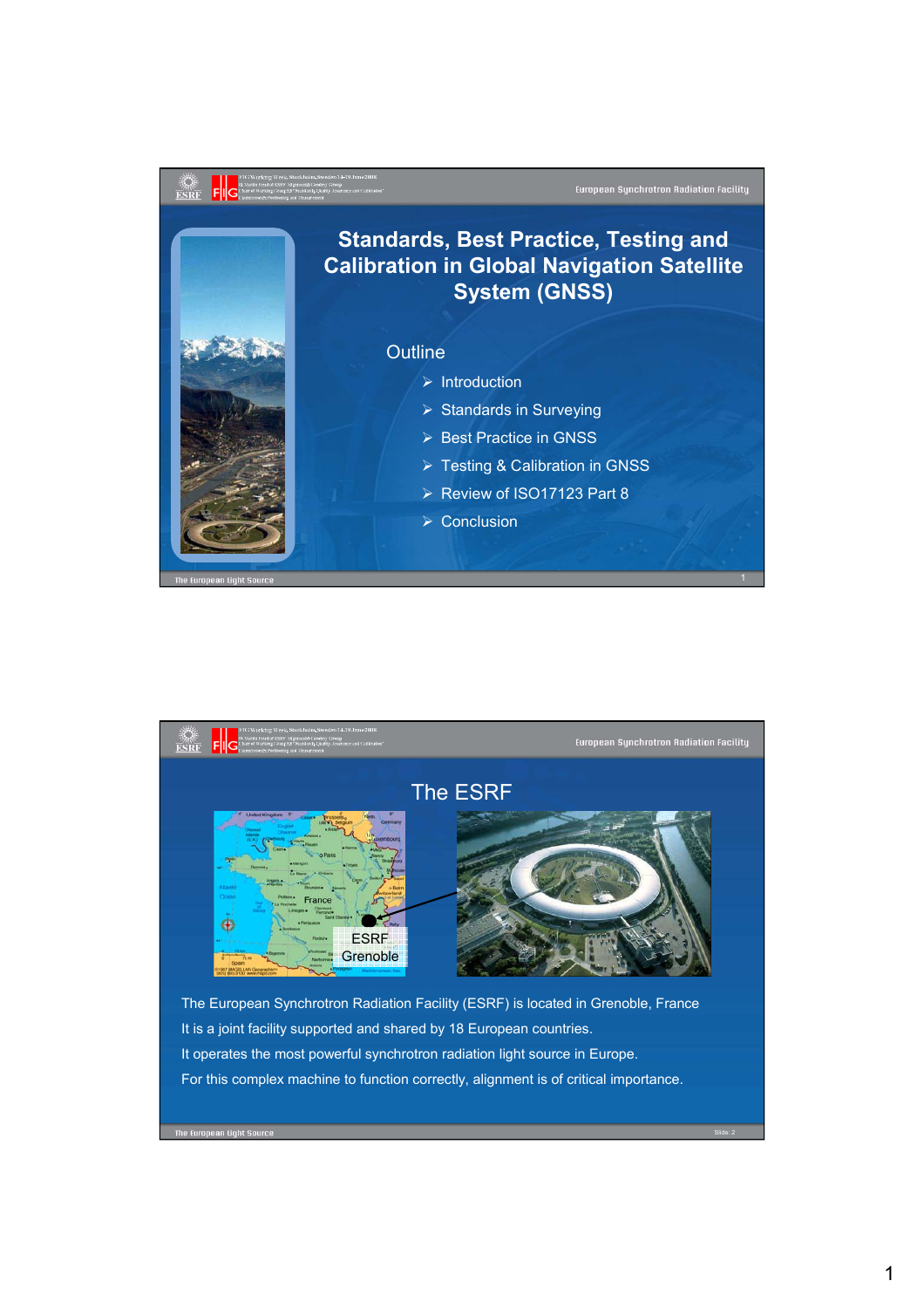## $\frac{3}{15}$ **European Synchrotron Radiation Facility Science at the ESRF (What is a synchrotron?)** The thirst for knowledge drives us to explore the world around us. Some legitimate questions include : • what is our planet made of? • what are the processes that sustain life? Most of these questions cannot be answered without a profound knowledge of the intimate details of the structure of matter. To help **Biology**, Concentrating on proteins **Chemistry**, Ultra-rapid reactions in this quest, scientists have developed ever more powerful **Medicine**, The inside story **Earth science**, Our mysterious planet **Physics**, Small is especially beautiful instruments capable of resolving the structure of matter down to **Materials**, Smart stuff **Environment**, Maintaining a natural balance the level of atoms and molecules. **Industry**, Tomorrow's technology Synchrotron radiation sources, which can be compared to "super microscopes", reveal invaluable information in numerous fields of research. There are about 50 synchrotrons in the world being used by an ever growing number of scientists.

The European Light Si



3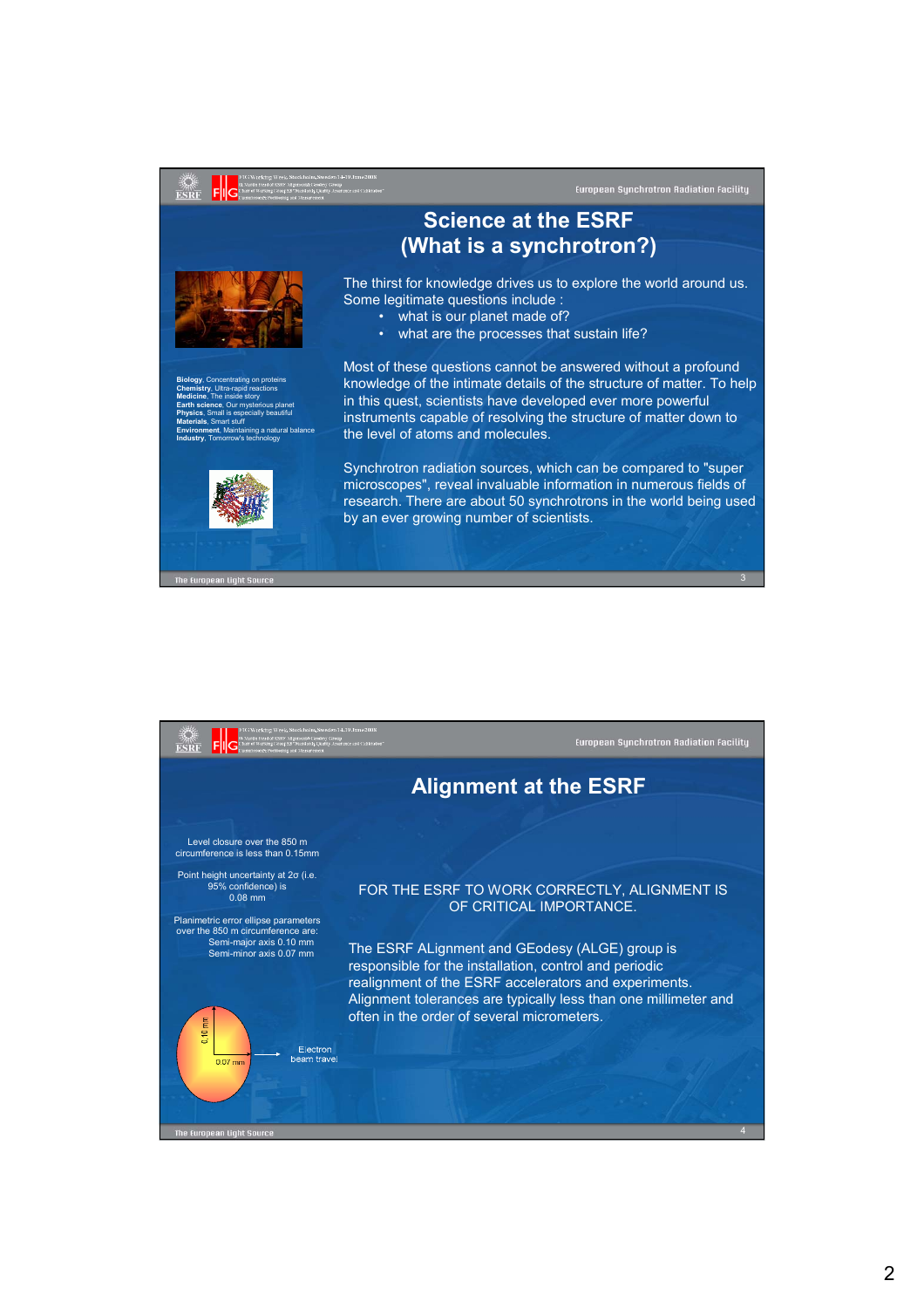

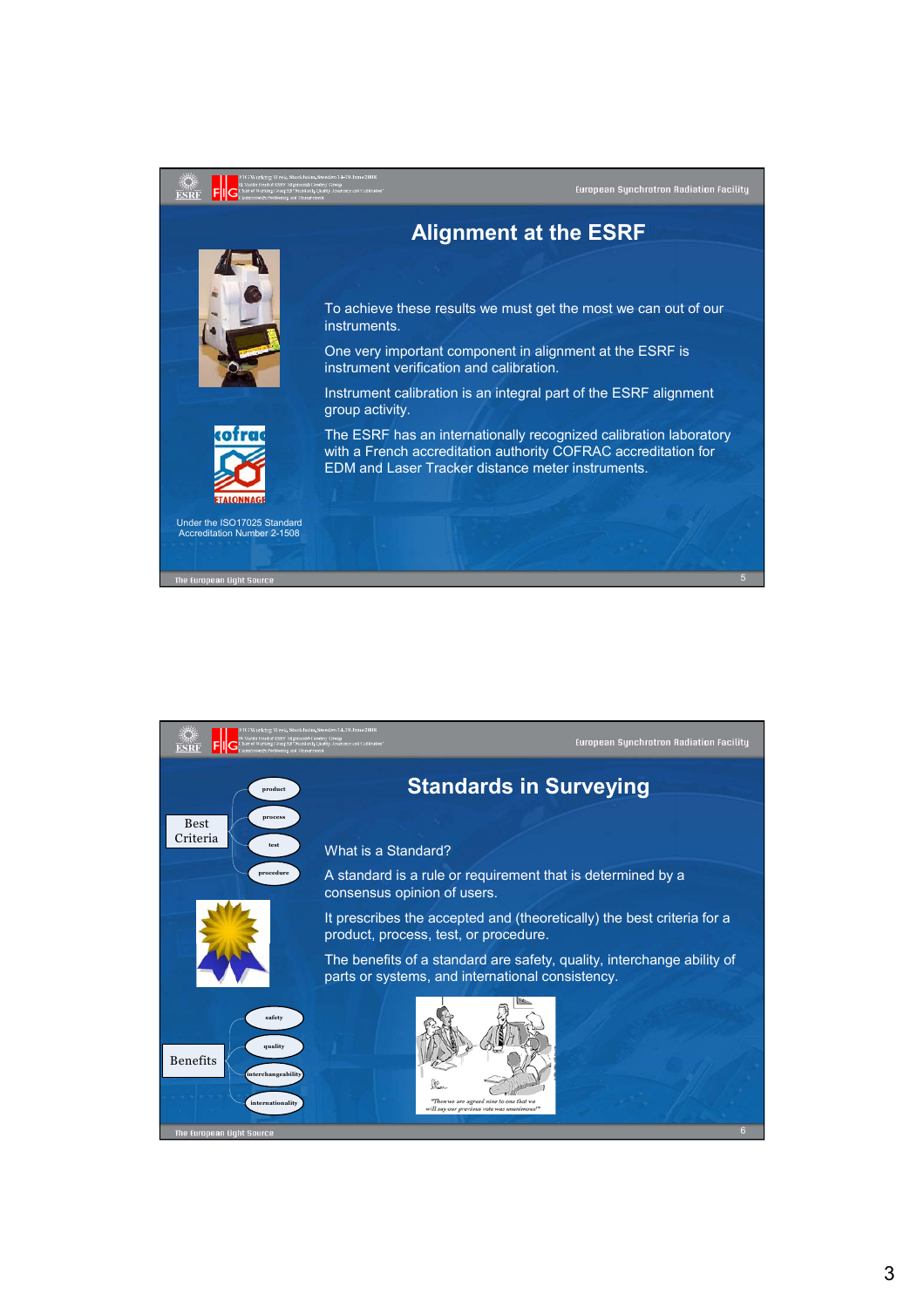

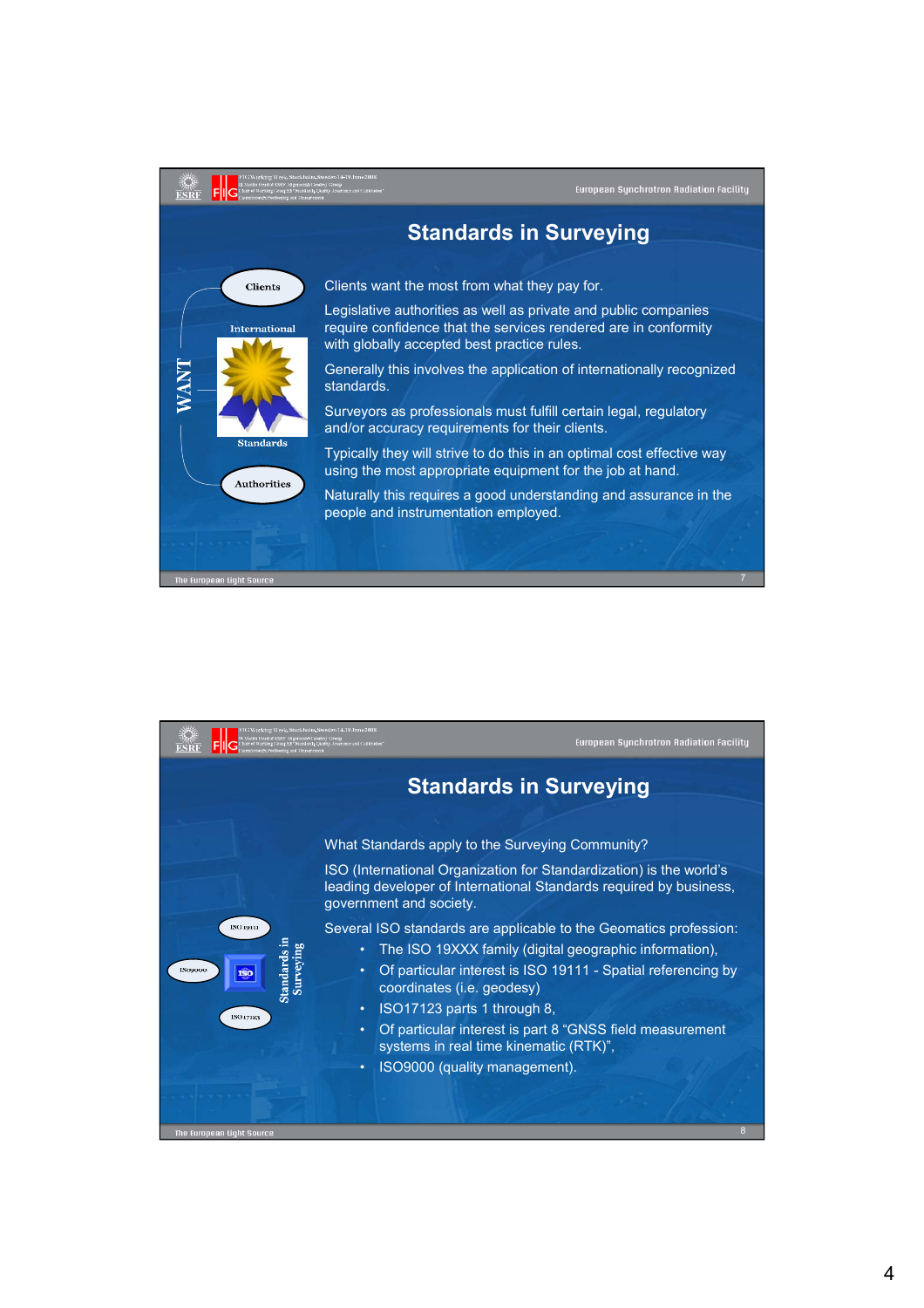

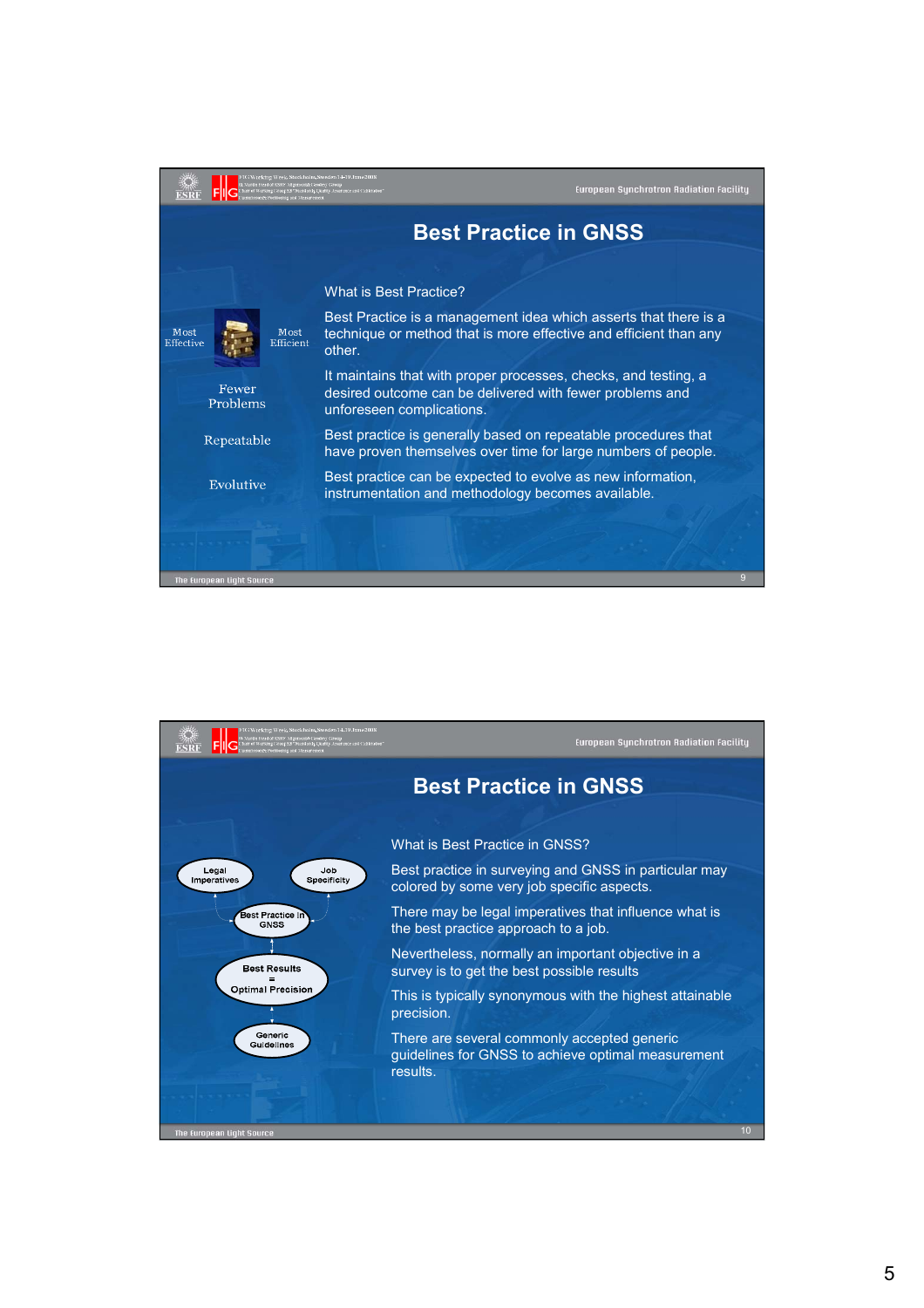

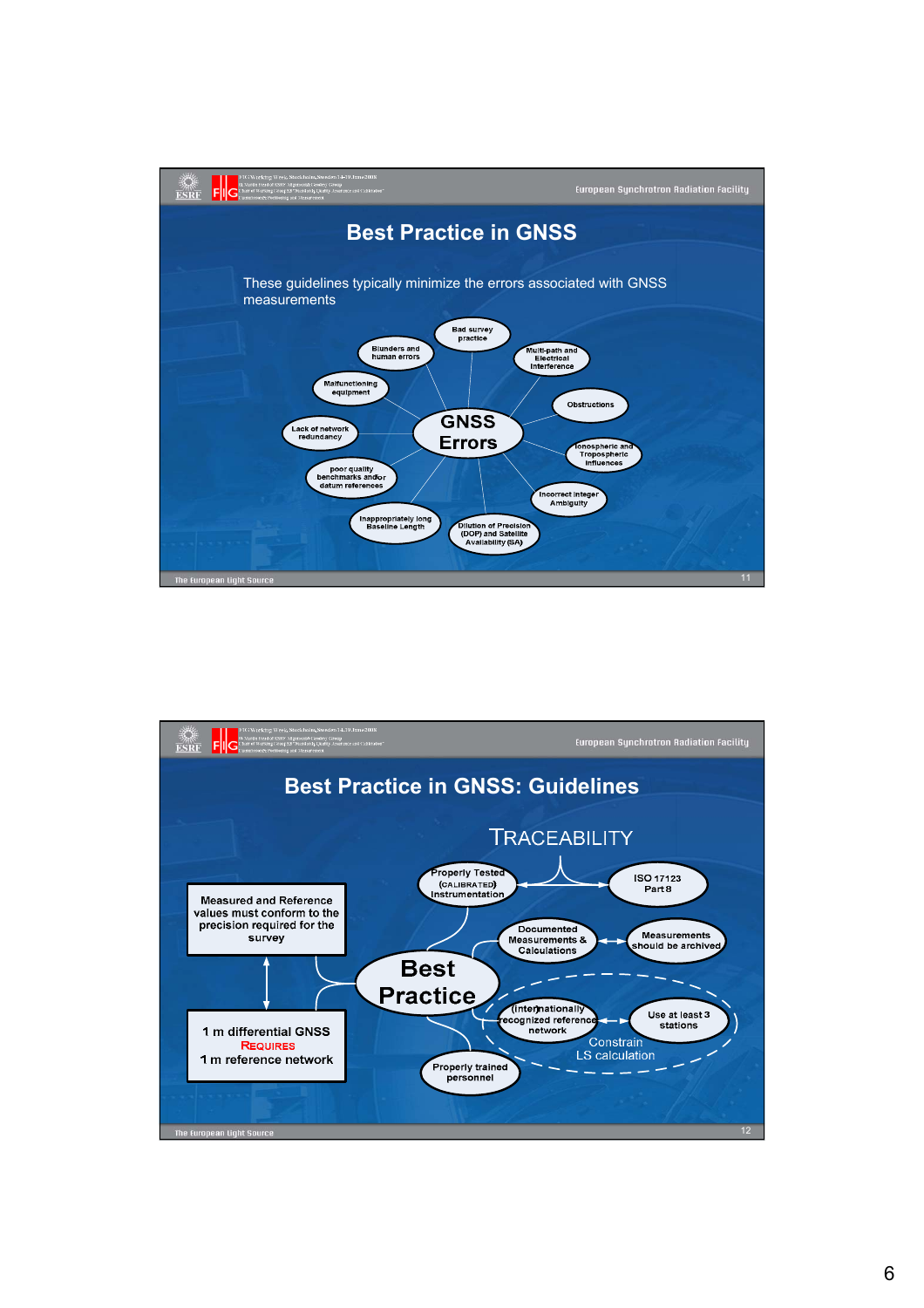## **Testing and Calibration**



ESRF

 $\mathsf{F}$ 

rhe European Light Source

## **Field Testing**

Testing is intended to verify the suitability of a particular instrument for the required application at hand, and to satisfy the requirements of best practice standards.

The instrument uses its own measurements to qualify and quantify its performance.



European Synchrotron Radiation Facility

## Calibration

Calibration links the instrument by comparison directly to international reference standards and ensures traceability.

*Standard: an instrument or method that will measure more accurately and precisely the desired quantity than the measuring instrument itself*

Slide: 13

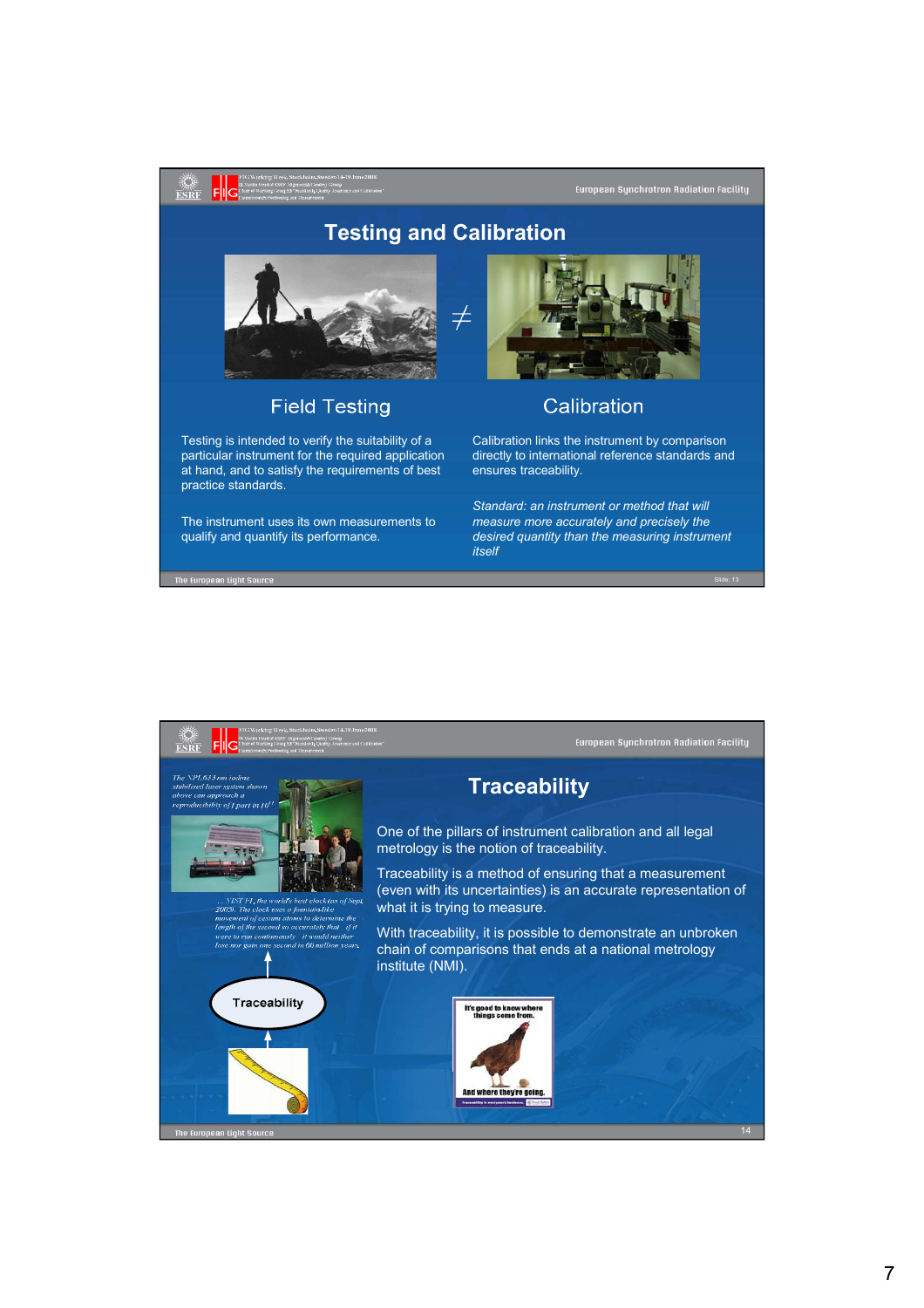